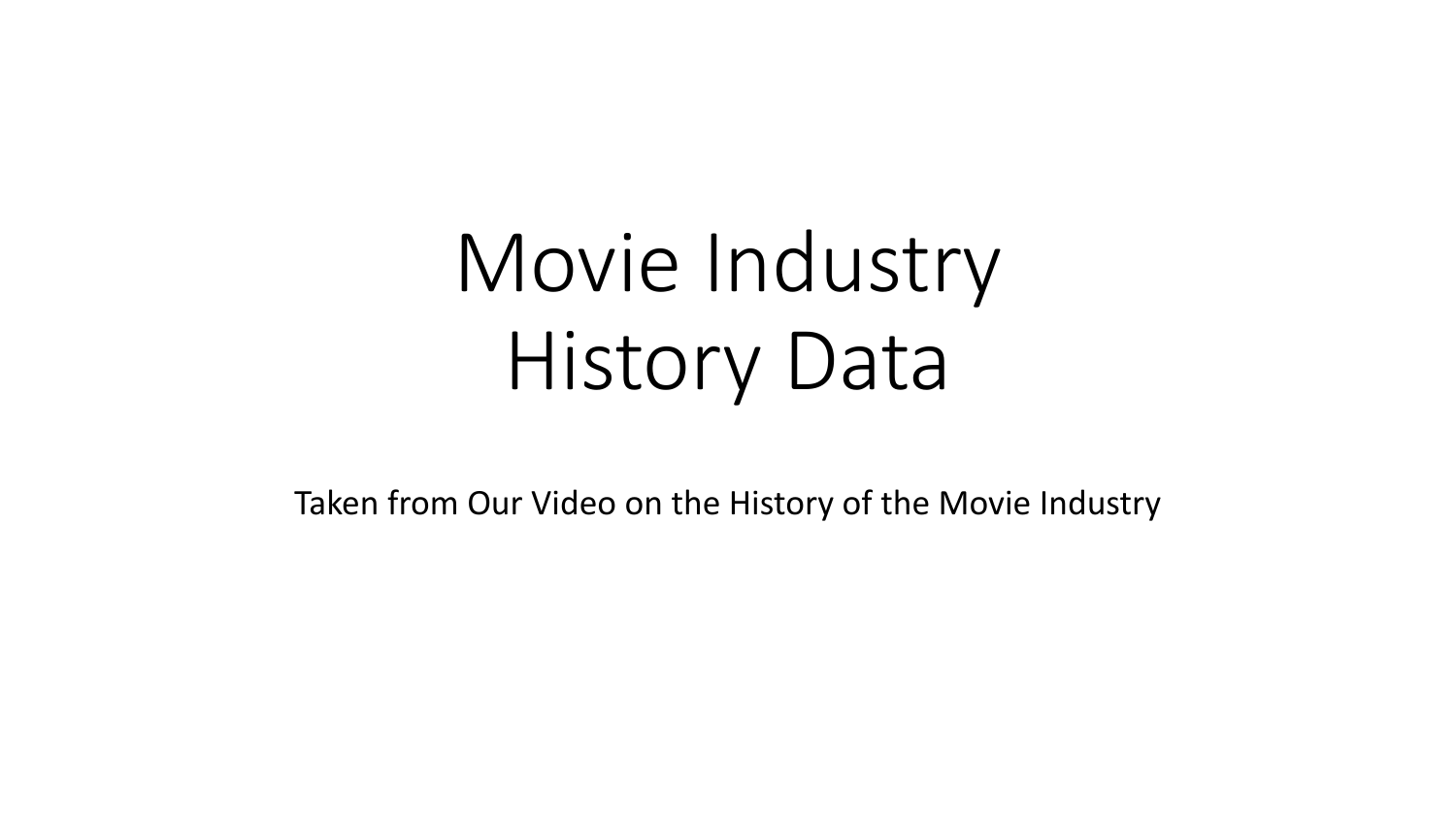

**Paramount Loew's/Metro-Goldwyn-Mayer 20th Century-Fox Warner Bros. RKO**

➢All had studios for film production ➢All had theaters for film exhibition ➢All were major distributors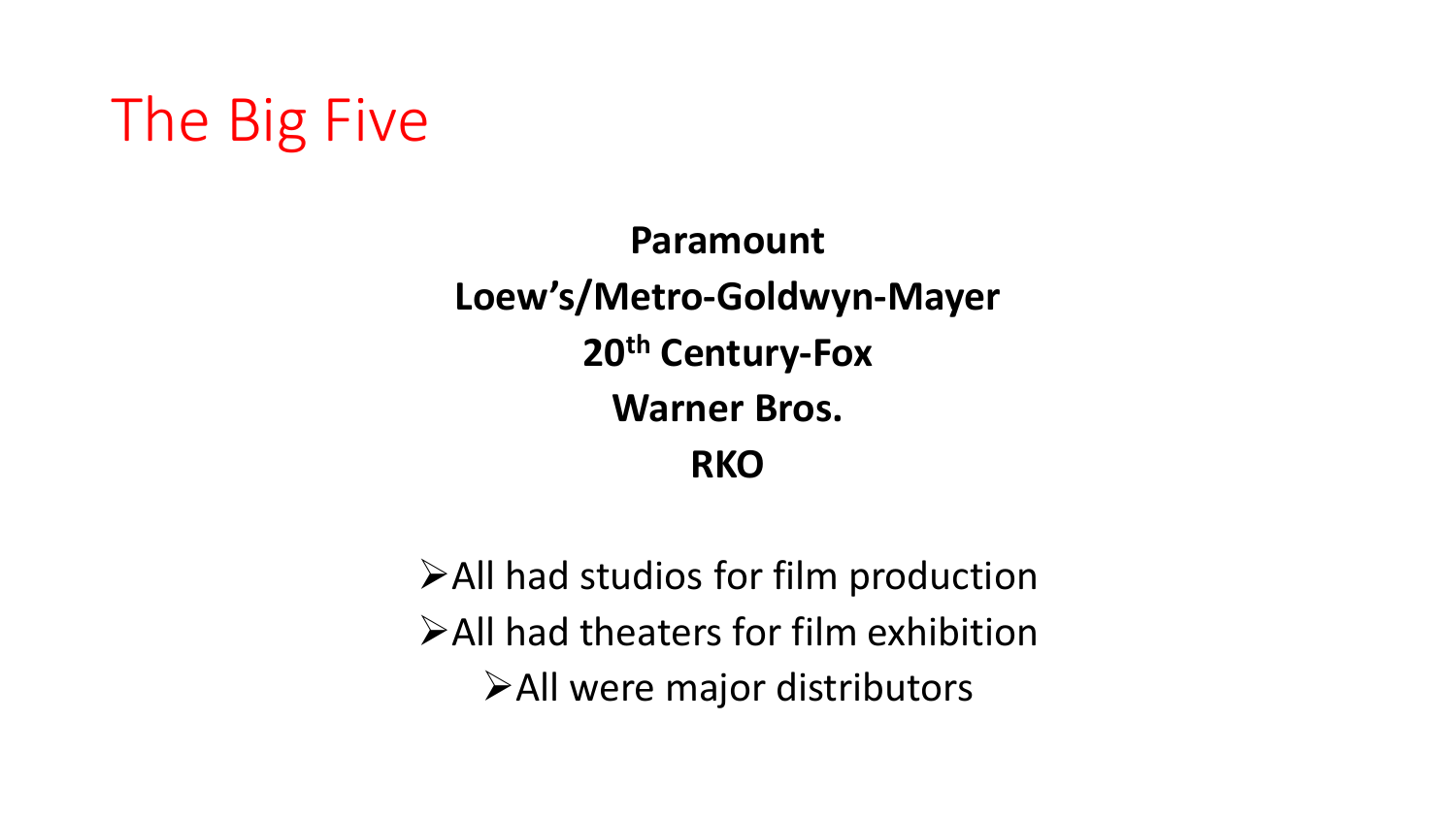

**Universal Columbia United Artists**

➢Universal and Columbia but not United Artists had studios for film production ➢*None had theaters for film exhibition* ➢All were smaller distributors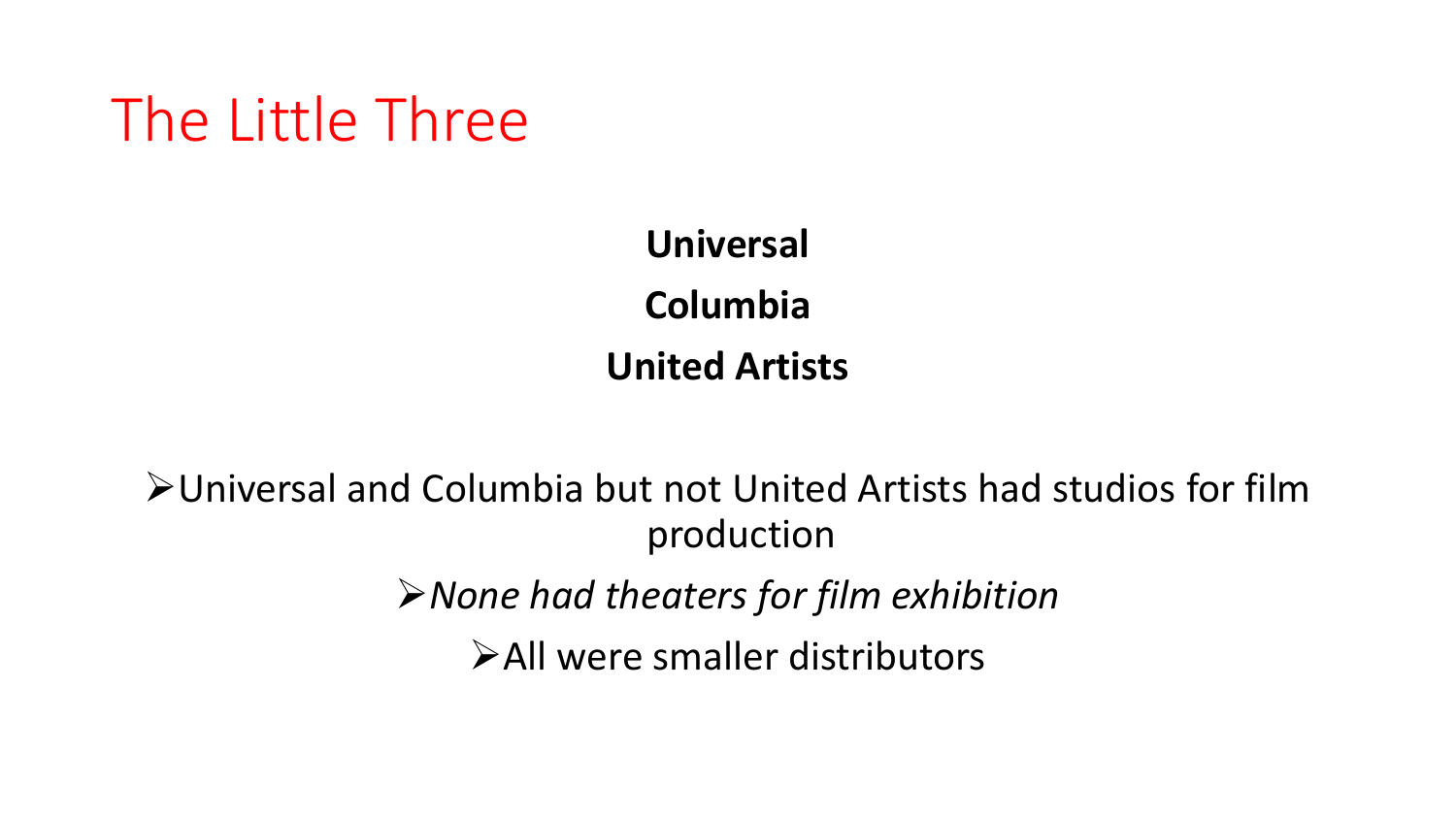# 1938 Total Company Revenues

| Loew's                       | \$108.9 MM              |
|------------------------------|-------------------------|
| <b>Warner Bros.</b>          | \$102.2 MM              |
| Paramount                    | \$100.9 MM              |
| 20 <sup>th</sup> Century-Fox | \$58.2 MM               |
| <b>RKO</b>                   | \$56.3 MM               |
| Columbia                     | \$ 20.1 MM              |
| Universal                    | $\mathsf{S}$<br>18.6 MM |
| <b>United Artists</b>        | $\mathsf{S}$<br>11.7 MM |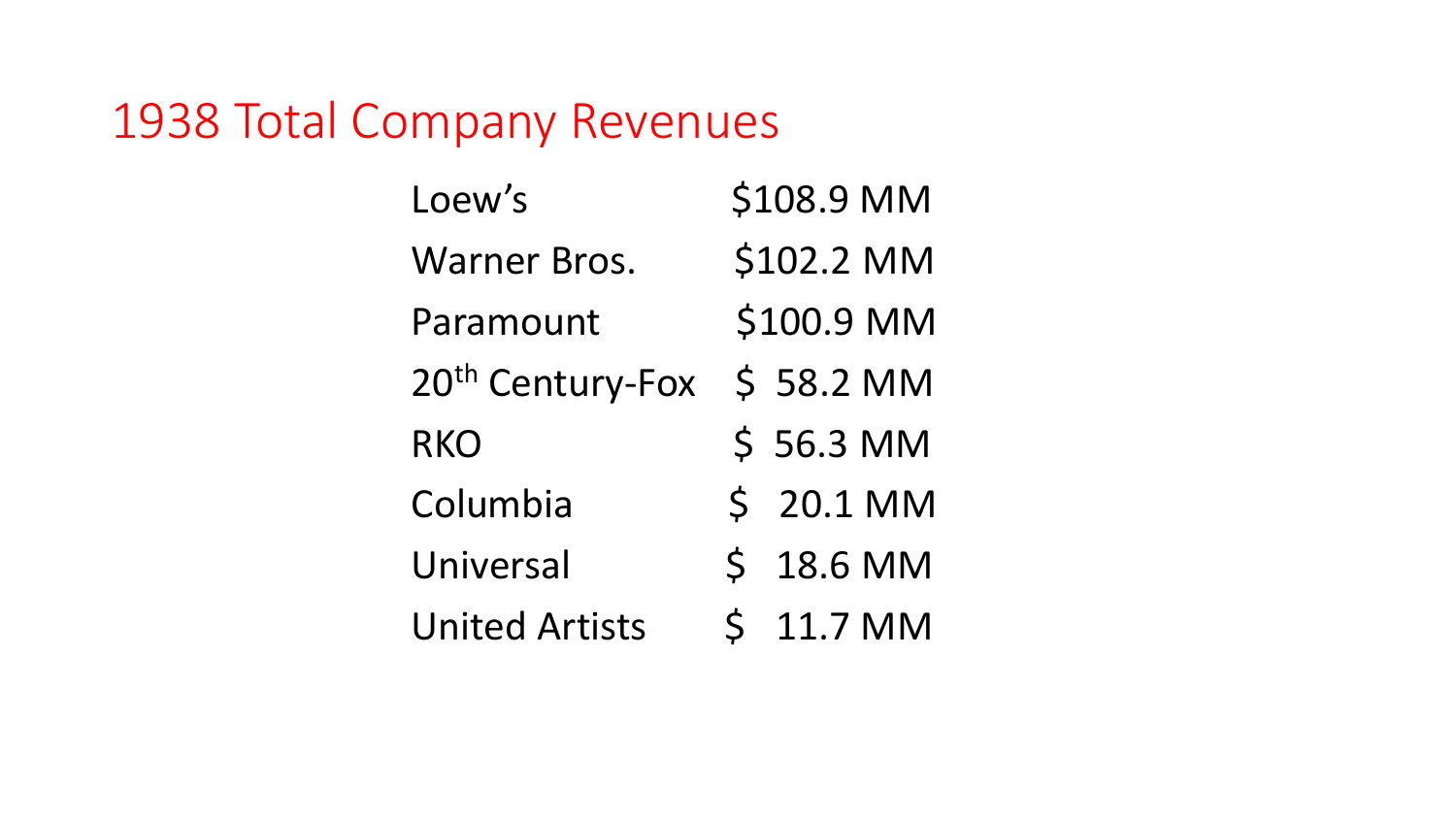American Film Institute Top 100 Movies 1896-1996 by Distributor/Studio

> 16 ½ United Artists 16 Warner Bros. 13 Paramount 12 Columbia 10 ½ MGM 8 Fox 7 RKO 7 Universal  $\frac{1}{2}$  = shared deal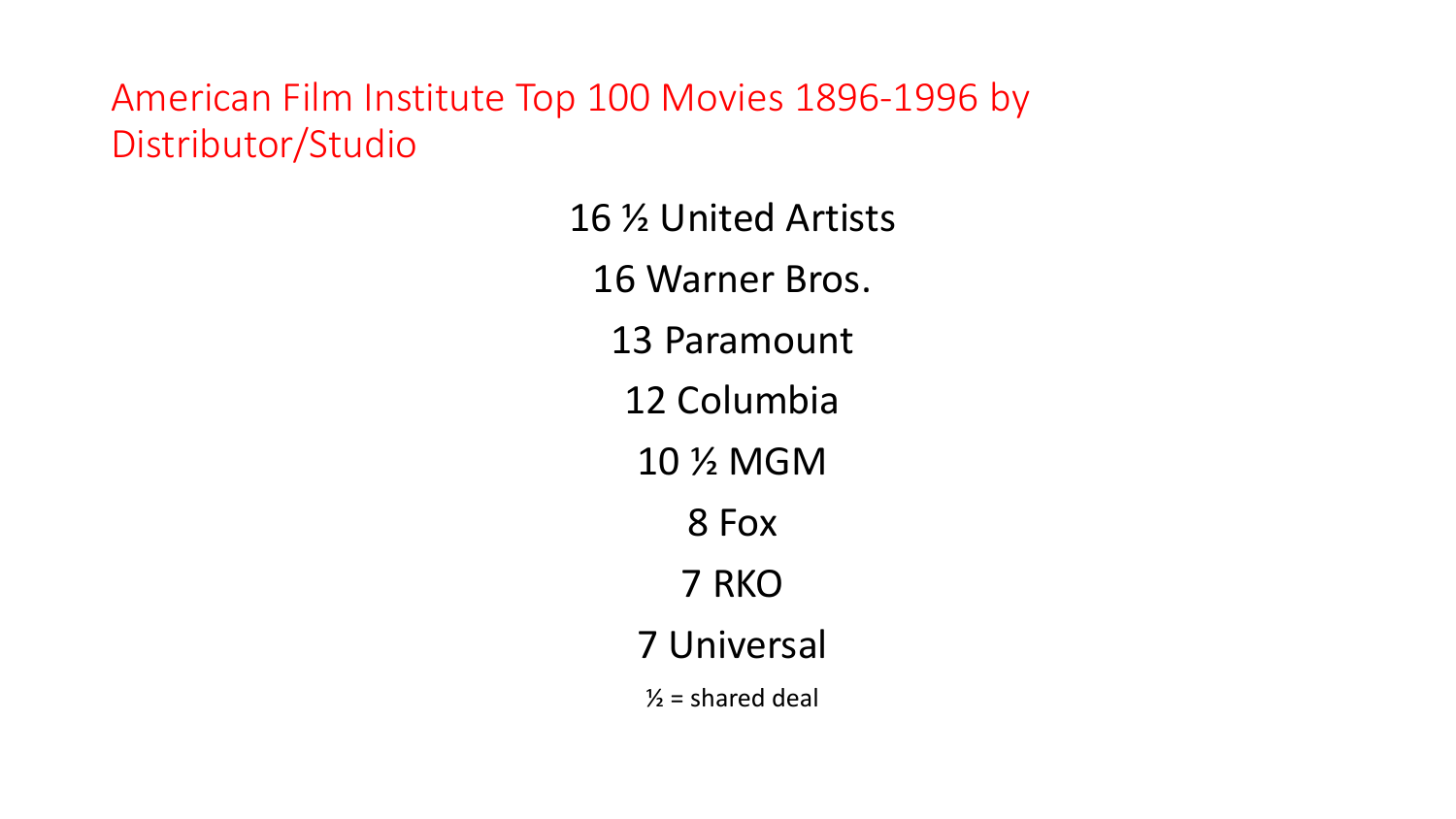### American Film Institute The Top 20 American Movies 1896-1996

TOP TEN Citizen Kane, RKO 1941 Casablanca, Warner 1942 Godfather, Paramount 1972 Gone with the Wind, MGM 1939 Lawrence of Arabia, Columbia 1962 Wizard of Oz, MGM 1939 The Graduate, Avco Embassy 1967 On the Waterfront, Columbia 1954 Schindler's List, Universal 1993 Singin' in the Rain, MGM 1952

SECOND TEN

It's a Wonderful Life, RKO 1946

Sunset Boulevard, Paramount 1950

The Bridge on the River Kwai, Columbia 1957

Some Like It Hot, UA 1959

Star Wars, Fox 1977

All About Eve, Fox 1950

The African Queen, UA 1951

Psycho, Paramount 1960

Chinatown, Paramount 1974

One Flew Over the Cuckoo's Nest, UA 1975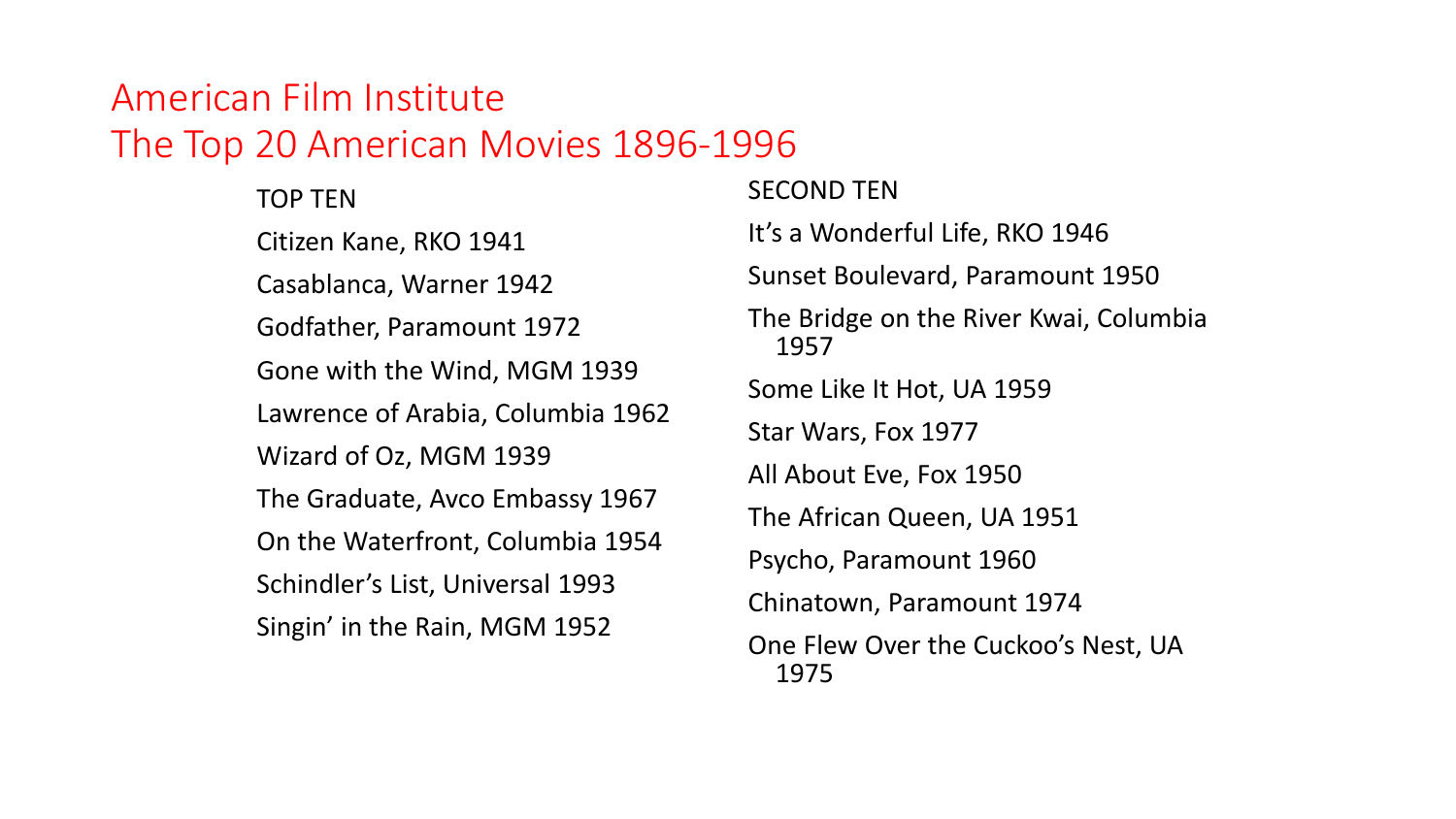### 1920-1950: The Studios Owned Many First-Run **Theaters** 1940 Theater Count by Owner

| Paramount 1273 |     |
|----------------|-----|
| Warner         | 557 |
| Fox            | 538 |
| RKO            | 132 |
| Loew's         | 122 |

## 1948 Paramount Decision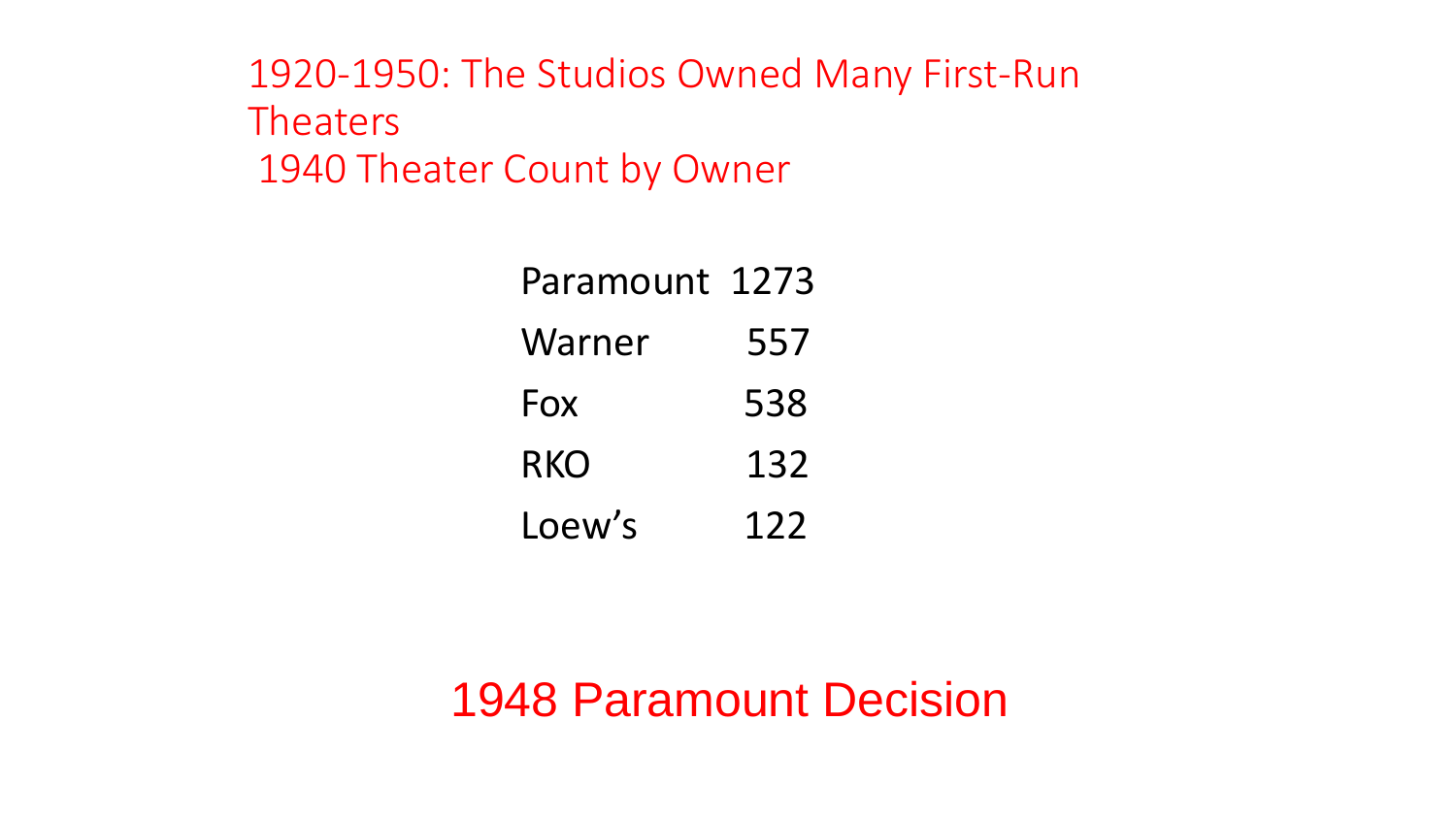### The Movie Industry in the 21<sup>st</sup> Century

Breakout of One Dollar of Typical Box Office Revenue:

19 cents to the Theater

24 cents Distribution Fee

20 cents Advertising and Publicity

6 cents Prints and Miscellaneous Costs

50 cents Distribution and Promotion

31 cents for Production and Profit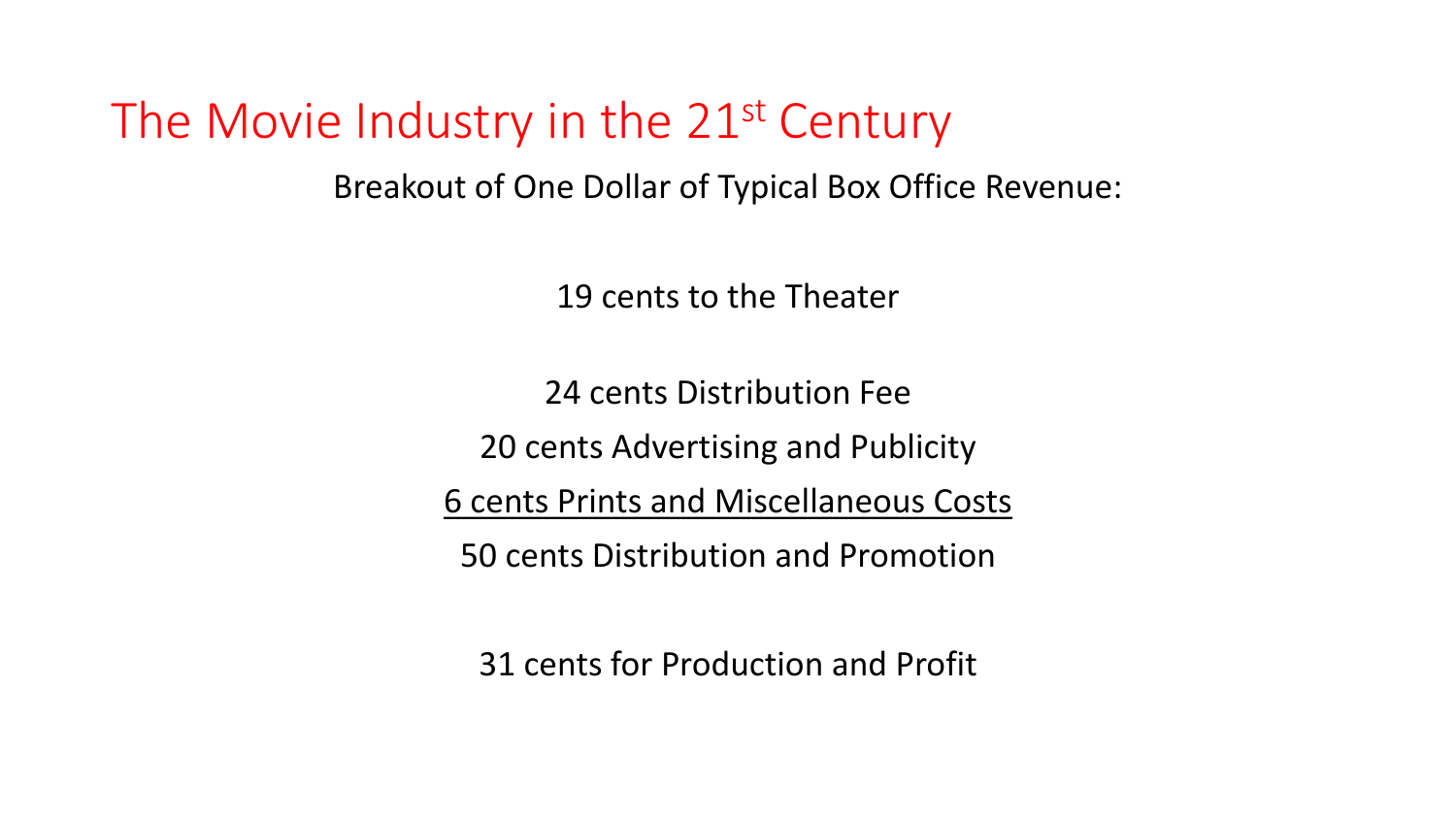# The Movie Industry in the 21<sup>st</sup> Century

There are SIX big players: Warner Bros. is part of Time Warner. Paramount is controlled by Viacom (Sumner Redstone). Fox is controlled by News Corp. (Rupert Murdoch). Columbia is controlled by Sony. Universal is part of NBCUniversal, owned by cable operator Comcast. Disney bought ABC and is now a major player. (MGM and UA have shriveled up, changed hands, and are marginal players). (RKO is long gone.)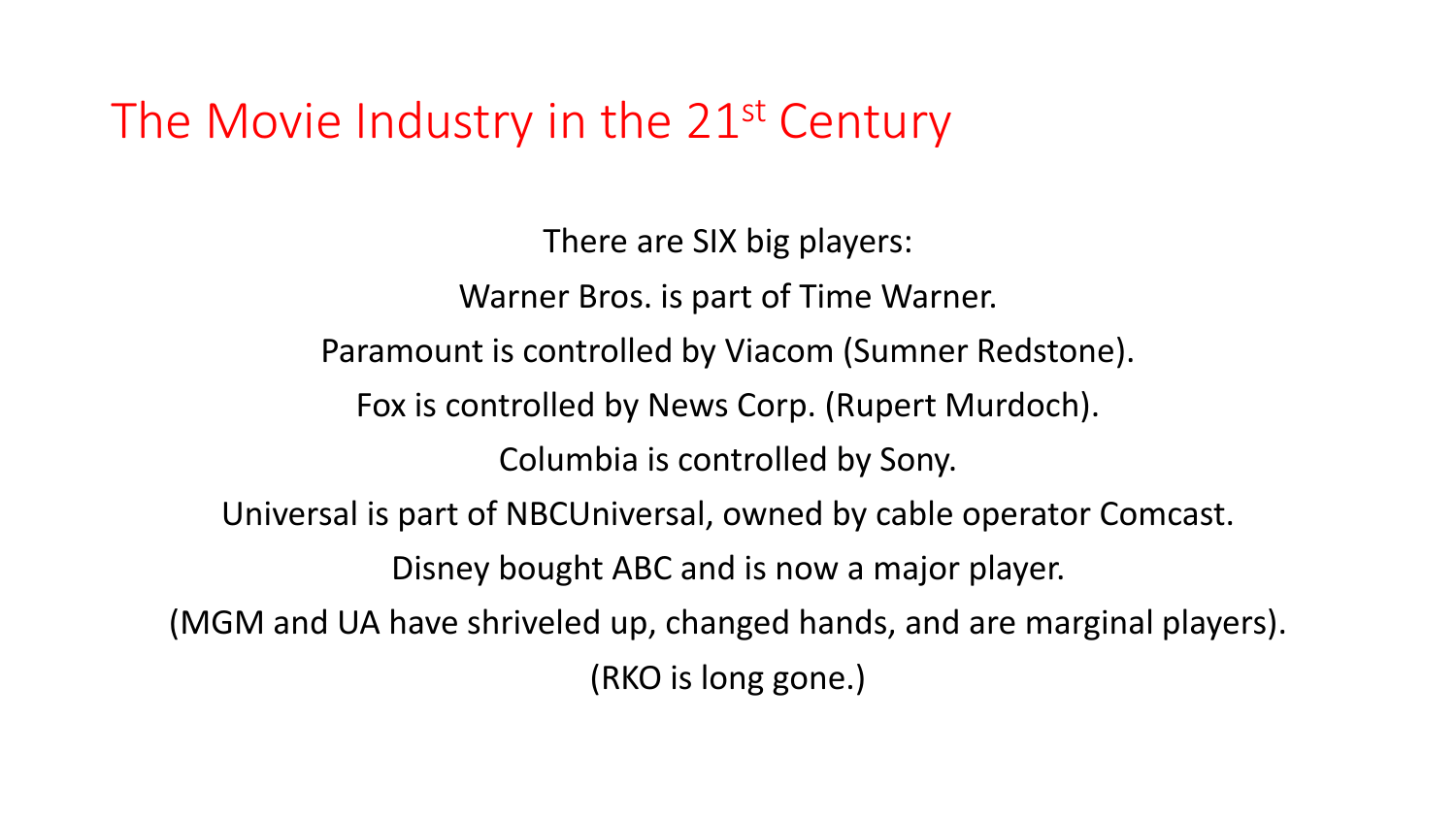#### 2000-2009 Annual Box Office Revenue (\$MM) Major Studios/Distributors

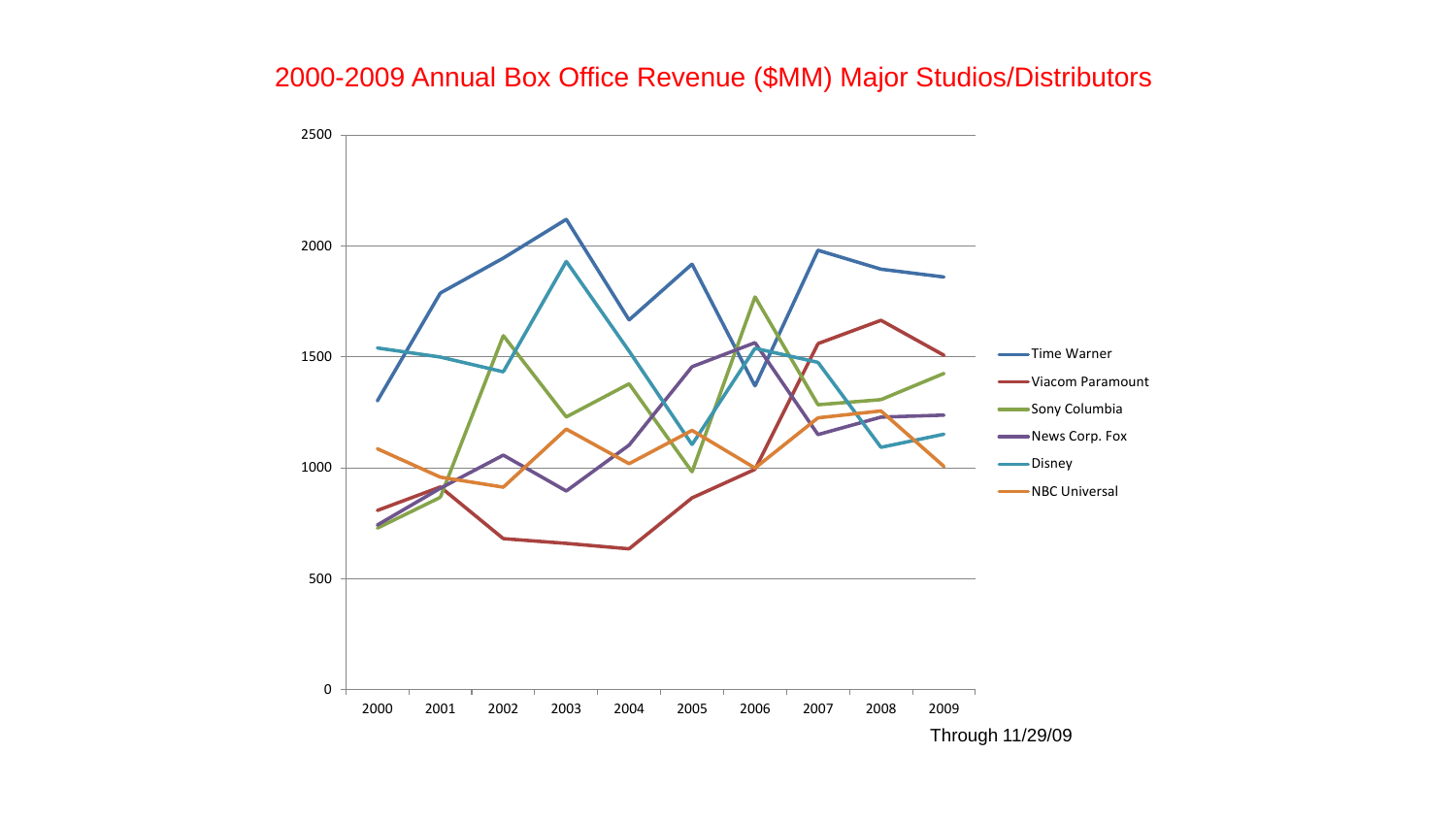### **Box Office Totals 2016**

| $\overline{1}$ | <b>Buena Vista</b>                     | 26.3% | \$3,000.9 | 16             |
|----------------|----------------------------------------|-------|-----------|----------------|
| $\overline{2}$ | <b>Warner Bros.</b>                    | 16.7% | \$1,902.2 | 35             |
| 3              | <b>20th Century</b><br><b>Fox</b>      | 12.9% | \$1,468.9 | 22             |
| $\overline{4}$ | <b>Universal</b>                       | 12.4% | \$1,408.0 | 20             |
| 5              | Sony /<br><b>Columbia</b>              | 8.0%  | \$911.5   | 27             |
| 6              | <b>Paramount</b>                       | 7.7%  | \$876.8   | 18             |
| $\overline{7}$ | <b>Lionsgate</b>                       | 5.8%  | \$665.0   | 27             |
| 8              | <b>Focus</b><br><b>Features</b>        | 1.7%  | \$196.5   | 12             |
| 9              | <b>STX</b><br><b>Entertainme</b><br>nt | 1.7%  | \$195.6   | $\overline{7}$ |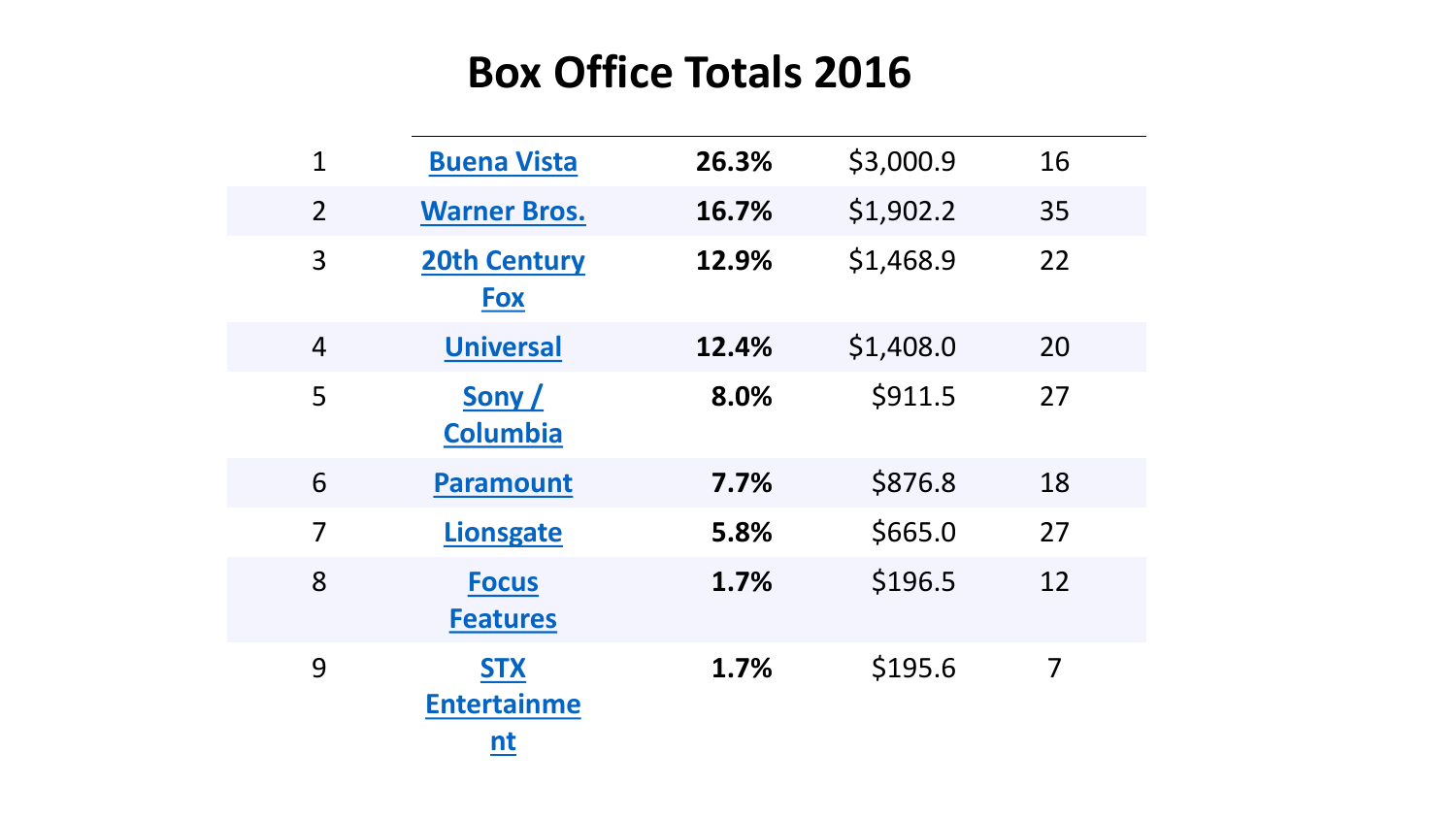### **Box Office Totals January 1, 2017 through October 22, 2017**

| $\mathbf{1}$   | <b>Warner Bros.</b>                           | 20.3% | \$1,745.4 | 29             |
|----------------|-----------------------------------------------|-------|-----------|----------------|
| $\overline{2}$ | <b>Universal</b>                              | 16.6% | \$1,428.9 | 14             |
| 3              | <b>Buena Vista</b>                            | 16.3% | \$1,402.1 | 9              |
| $\overline{4}$ | <b>20th Century</b><br><b>Fox</b>             | 12.9% | \$1,110.2 | 15             |
| 5              | Sony/<br><b>Columbia</b>                      | 9.4%  | \$812.8   | 22             |
| 6              | Lionsgate                                     | 8.1%  | \$694.5   | 19             |
| $\overline{7}$ | <b>Paramount</b>                              | 4.7%  | \$408.8   | 14             |
| 8              | <b>Weinstein</b><br><b>Company</b>            | 1.4%  | \$124.0   | $\overline{7}$ |
| 9              | <b>STX</b><br><b>Entertainmen</b><br><u>t</u> | 1.4%  | \$118.1   | $\overline{7}$ |
| 10             | <b>Open Road</b><br><b>Films</b>              | 1.2%  | \$104.4   | 8              |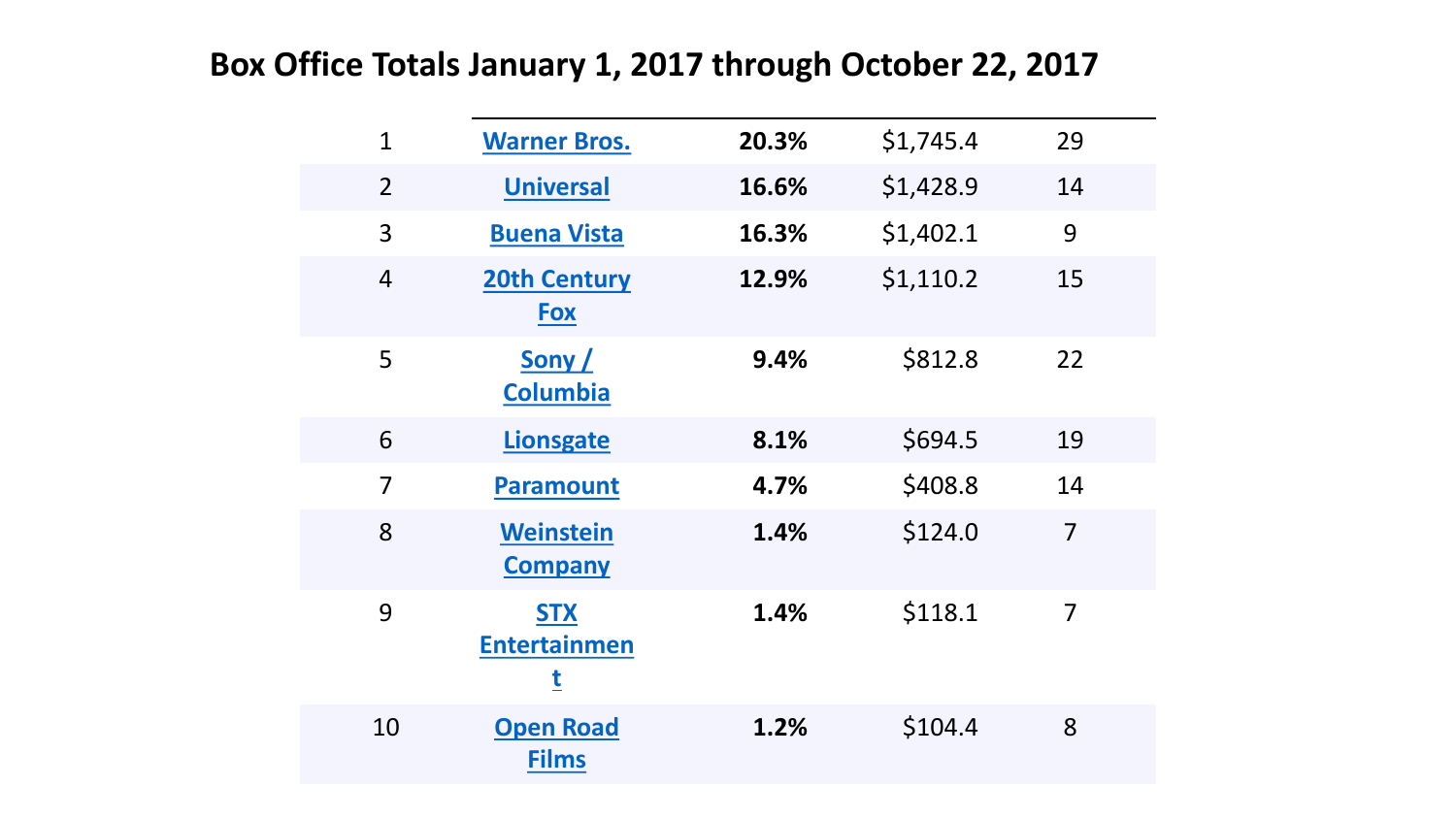# Top 10 Box Office Films of All Time Worldwide Totals (through 11/29/09)

| Titanic                                                    | \$1843 MM  |           |
|------------------------------------------------------------|------------|-----------|
| Lord of the Rings Return of the King                       | Warner     | \$1119 MM |
| Pirates of the Caribbean Dead Man's Chest Disney \$1066 MM |            |           |
| (Batman) The Dark Knight                                   | Warner     | \$1002 MM |
| Harry Potter and the Sorcerer's Stone Warner               |            | $$975$ MM |
| Pirates of the Caribbean At World's End Disney             |            | \$961 MM  |
| Harry Potter and the Order of the Phoenix Warner \$938 MM  |            |           |
| Harry Potter and the Half-Blood Prince Warner              |            | $$929$ MM |
| Lord of the Rings Twin Towers                              | Warner     | $$925$ MM |
| <b>Star Wars Episode I Phantom Menace</b>                  | <b>Fox</b> | \$924 MM  |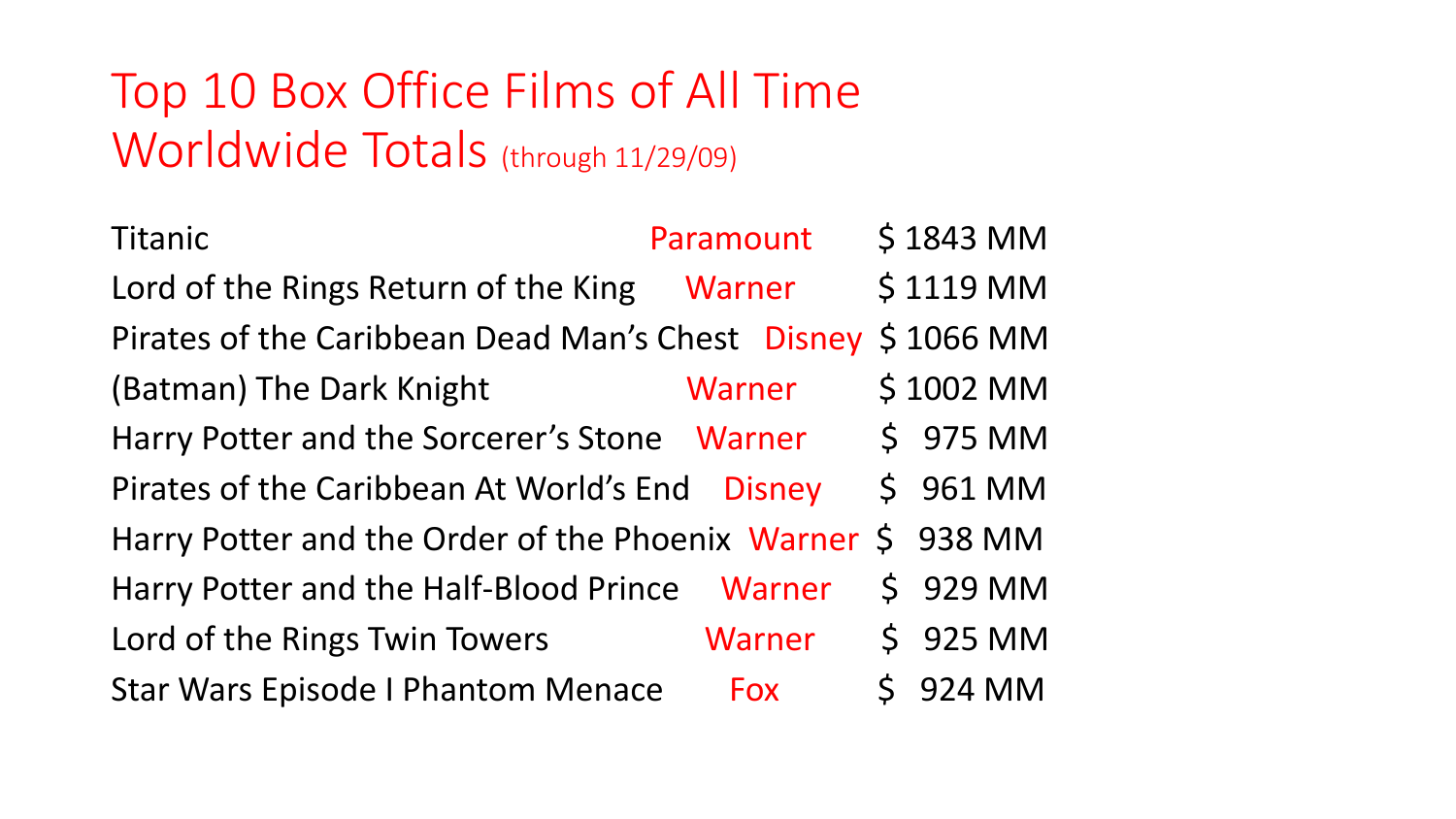#### **Updated 2017**

| Rank                    | <b>Title</b>                                                                              | <b>Studio</b> | <b>Worldwide</b> | Domestic / % |       | Overseas / % |       | Year <sup>^</sup> |
|-------------------------|-------------------------------------------------------------------------------------------|---------------|------------------|--------------|-------|--------------|-------|-------------------|
| $\mathbf{1}$            | <b>Avatar</b>                                                                             | Fox           | \$2,788.0        | \$760.5      | 27.3% | \$2,027.5    | 72.7% | 2009^             |
| $\overline{2}$          | <b>Titanic</b>                                                                            | Par.          | \$2,186.8        | \$658.7      | 30.1% | \$1,528.1    | 69.9% | 1997^             |
| $\overline{\mathbf{3}}$ | <b>Star Wars:</b><br><b>The Force</b><br><b>Awakens</b>                                   | BV            | \$2,068.2        | \$936.7      | 45.3% | \$1,131.6    | 54.7% | 2015              |
| $\overline{4}$          | <b>Jurassic</b><br><b>World</b>                                                           | Uni.          | \$1,671.7        | \$652.3      | 39.0% | \$1,019.4    | 61.0% | 2015              |
| 5                       | <b>Marvel's The</b><br><b>Avengers</b>                                                    | BV            | \$1,518.8        | \$623.4      | 41.0% | \$895.5      | 59.0% | 2012              |
| 6                       | <b>Furious 7</b>                                                                          | Uni.          | \$1,516.0        | \$353.0      | 23.3% | \$1,163.0    | 76.7% | 2015              |
| $\overline{7}$          | <b>Avengers:</b><br><b>Age of Ultron</b>                                                  | BV            | \$1,405.4        | \$459.0      | 32.7% | \$946.4      | 67.3% | 2015              |
| 8                       | <b>Harry Potter</b><br>and the<br><b>Deathly</b><br><b>Hallows Part</b><br>$\overline{2}$ | WB            | \$1,341.5        | \$381.0      | 28.4% | \$960.5      | 71.6% | 2011              |
| 9                       | <b>Frozen</b>                                                                             | BV            | \$1,276.5        | \$400.7      | 31.4% | \$875.7      | 68.6% | 2013              |
| 10                      | <b>Beauty and</b><br>the Beast<br>(2017)                                                  | $\mathsf{BV}$ | \$1,263.5        | \$504.0      | 39.9% | \$759.5      | 60.1% | 2017              |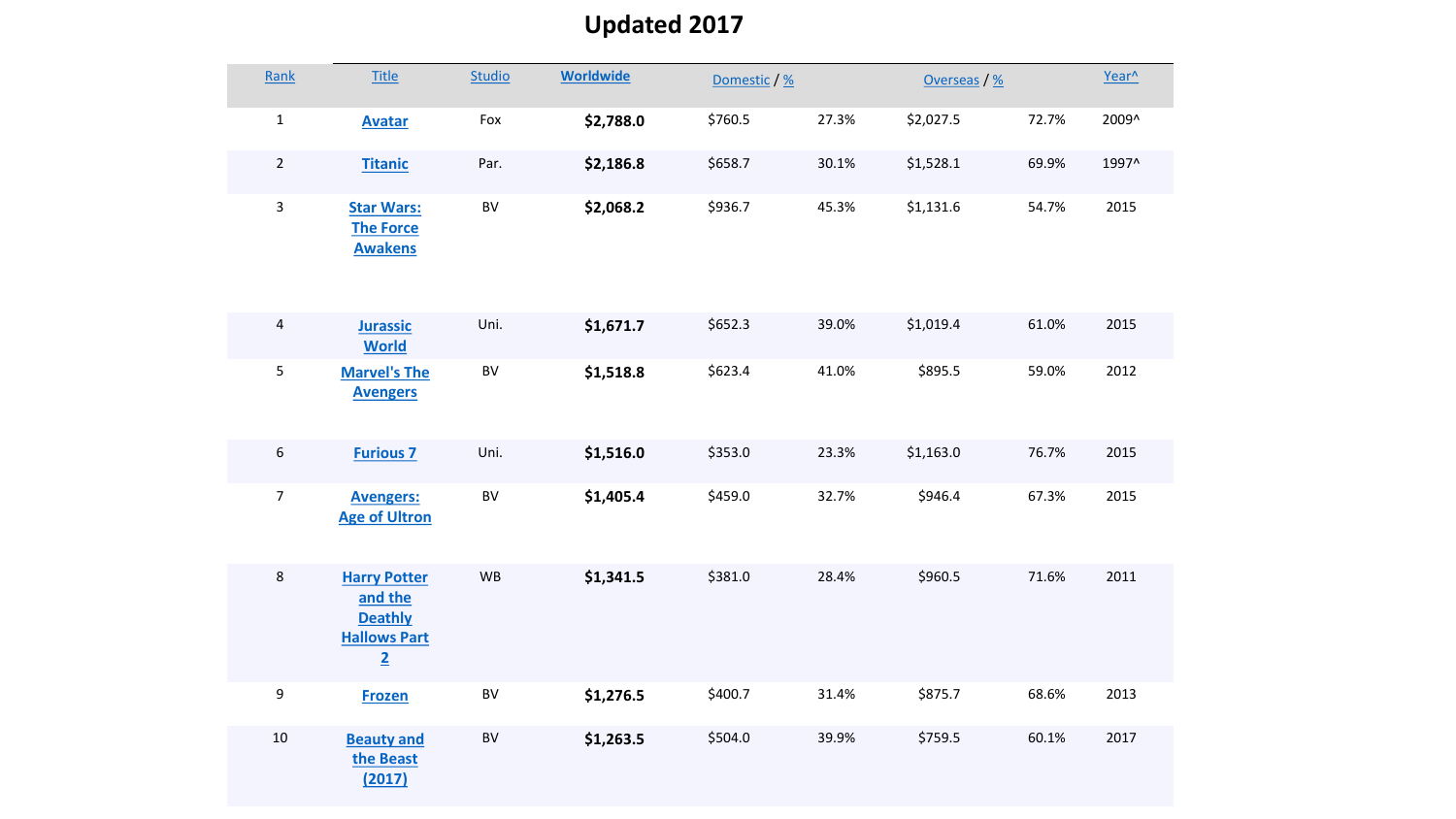Top 10 Box Office Films of All Time Adjusted for Price Inflation US Totals (through 11/29/09)

Gone with the Wind 1939 Star Wars 1977 The Sound of Music 1965 E.T. The Extra-Terrestrial 1982 The Ten Commandments 1956 Titanic 1997 Jaws 1975 Dr. Zhivago 1965 The Exorcist 1973 Snow White and the Seven Dwarfs 1937

| <b>MGM</b> | \$1451 MM                     |
|------------|-------------------------------|
| Fox        | \$1279 MM                     |
| Fox        | \$1023 MM                     |
| Universal  | \$1019 MM                     |
| Paramount  | $\mathsf{S}$<br>941 MM        |
| Paramount  | \$922 MM                      |
| Universal  | \$<br>920 MM                  |
| <b>MGM</b> | $\mathsf{S}$<br><b>891 MM</b> |
| Warner     | $\mathsf{S}$<br>794 MM        |
| Disney     | \$<br><b>782 MM</b>           |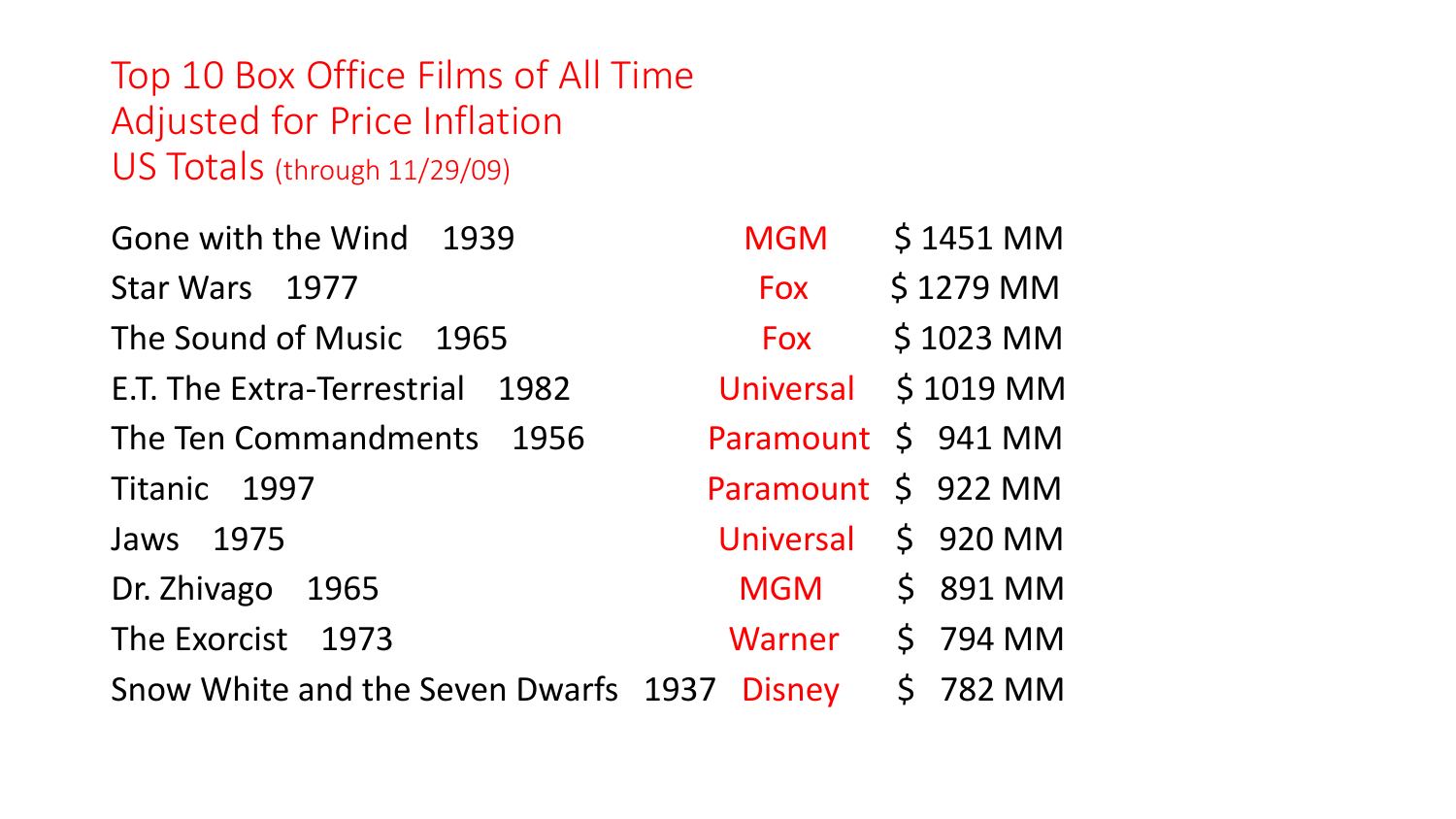#### **Updated 2017**

| Rank           | Title (click to view)                         | <b>Studio</b>  | <b>Adjusted Gross</b> | <b>Unadjusted Gross</b> | Year <sup>^</sup> |
|----------------|-----------------------------------------------|----------------|-----------------------|-------------------------|-------------------|
| $\mathbf{1}$   | <b>Gone with the</b><br><b>Wind</b>           | <b>MGM</b>     | \$1,804,258,500       | \$198,676,459           | 1939^             |
| $\overline{2}$ | <b>Star Wars</b>                              | <b>Fox</b>     | \$1,590,608,000       | \$460,998,007           | 1977^             |
| $\overline{3}$ | <b>The Sound of</b><br><b>Music</b>           | <b>Fox</b>     | \$1,271,769,300       | \$158,671,368           | 1965              |
| $\overline{4}$ | <b>E.T.: The Extra-</b><br><b>Terrestrial</b> | Uni.           | \$1,266,759,200       | \$435,110,554           | 1982^             |
| 5              | <b>Titanic</b>                                | Par.           | \$1,209,787,000       | \$658,672,302           | 1997^             |
| $6\,$          | The Ten<br><b>Commandments</b>                | Par.           | \$1,169,830,000       | \$65,500,000            | 1956              |
| 7              | <b>Jaws</b>                                   | Uni.           | \$1,143,743,800       | \$260,000,000           | 1975              |
| 8              | <b>Doctor Zhivago</b>                         | <b>MGM</b>     | \$1,108,529,600       | \$111,721,910           | 1965              |
| 9              | <b>The Exorcist</b>                           | W <sub>B</sub> | \$987,650,600         | \$232,906,145           | 1973^             |
| 10             | <b>Snow White and</b><br>the Seven Dwarfs     | Dis.           | \$973,370,000         | \$184,925,486           | 1937^             |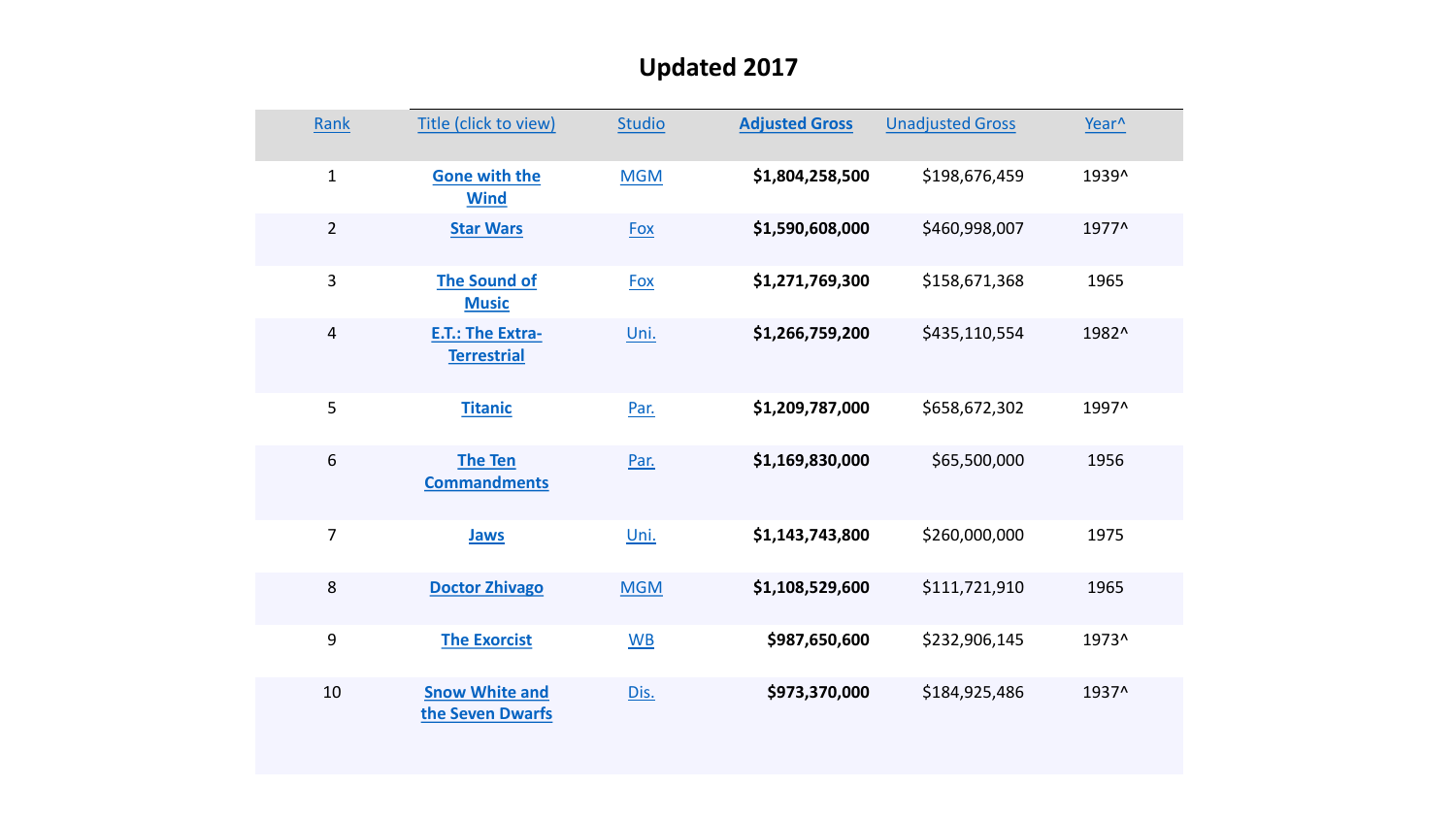#### **All Time Top Franchises through 2017**

| <b>Franchise</b>                                 | <b>Total Gross</b> | # Movies / Average |         | #1 Picture                                       | <b>Gross</b> |
|--------------------------------------------------|--------------------|--------------------|---------|--------------------------------------------------|--------------|
| <b>Marvel Cinematic</b><br><b>Universe</b>       | \$4,958.5          | 16                 | \$309.9 | <b>The Avengers</b>                              | \$623.4      |
| <b>Star Wars</b>                                 | \$3,386.8          | 9                  | \$376.3 | <b>Star Wars: The</b><br><b>Force Awakens</b>    | \$936.7      |
| J.K. Rowling's<br><b>Wizarding World</b>         | \$2,625.8          | 10                 | \$262.6 | Harry Potter /<br><b>Deathly Hallows</b><br>(P2) | \$381.0      |
| <b>Batman</b>                                    | \$2,407.7          | 11                 | \$218.9 | The Dark Knight                                  | \$533.3      |
| <b>Harry Potter</b>                              | \$2,391.8          | 9                  | \$265.8 | Harry Potter /<br><b>Deathly Hallows</b><br>(P2) | \$381.0      |
| <b>James Bond</b>                                | \$2,112.9          | 25                 | \$84.5  | <b>Skyfall</b>                                   | \$304.4      |
| <b>Disney Live Action</b><br><b>Reimaginings</b> | \$2,092.9          | 8                  | \$261.6 | <b>Beauty and the</b><br><b>Beast</b>            | \$504.0      |
| <b>X-Men</b>                                     | \$2,044.2          | 10                 | \$204.4 | Deadpool                                         | \$363.1      |
| <b>Spider-Man</b>                                | \$1,912.5          | 6                  | \$318.7 | Spider-Man                                       | \$403.7      |
| <b>Middle Earth</b>                              | \$1,846.7          | 6                  | \$307.8 | <b>Return of the King</b>                        | \$377.0      |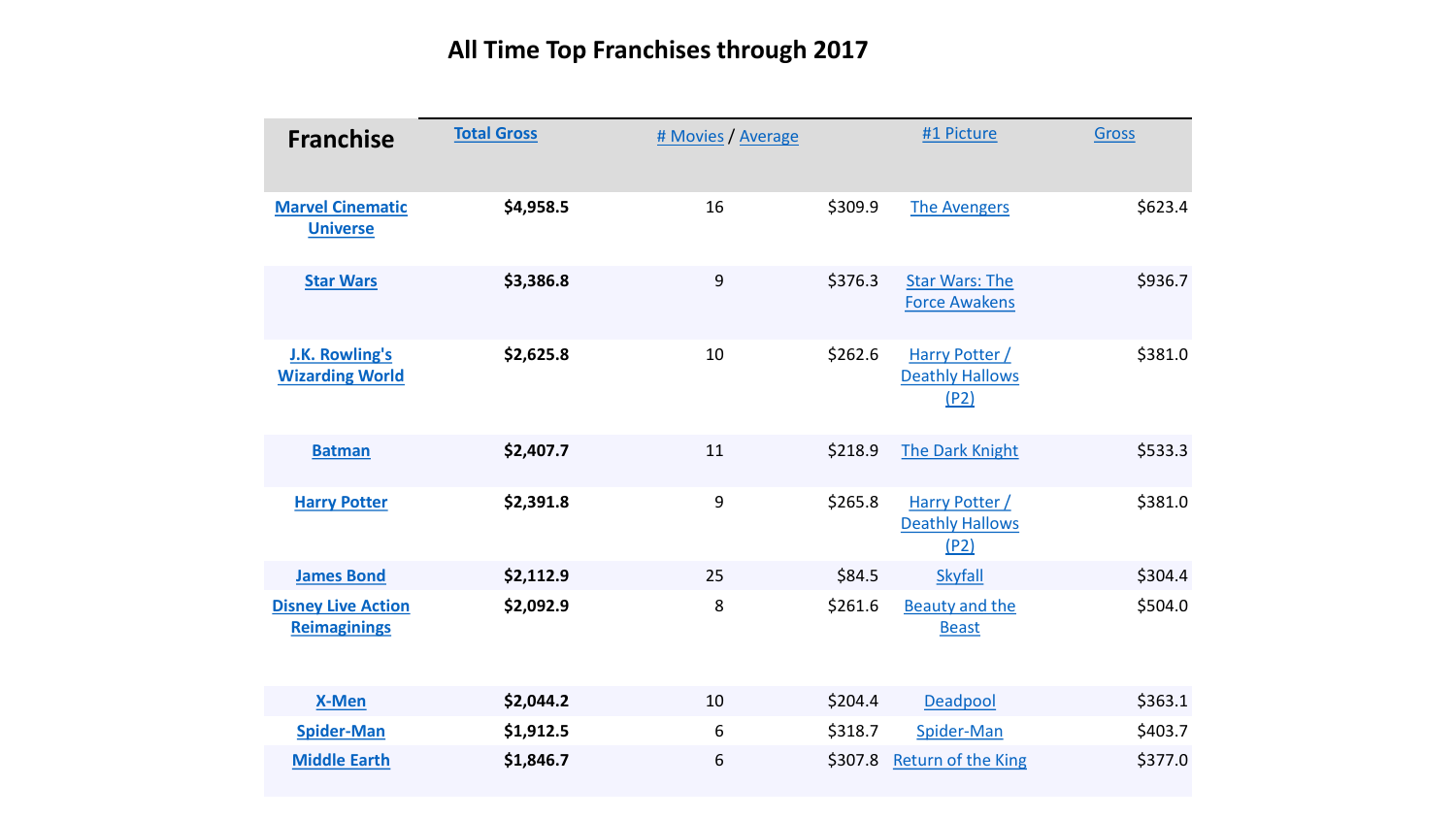| Row                     | <b>Actor</b>              | <b>Total Gross</b> | # Movies / Average |          | #1 Picture                                    | Gross   |
|-------------------------|---------------------------|--------------------|--------------------|----------|-----------------------------------------------|---------|
| $\mathbf{1}$            | <b>Samuel L. Jackson</b>  | \$5,148.9          | 73                 | \$70.5   | <b>The Avengers</b>                           | \$623.4 |
| $\overline{2}$          | <b>Harrison Ford</b>      | \$4,946.7          | 42                 | \$117.8  | <b>Star Wars: The Force</b><br><b>Awakens</b> | \$936.7 |
| 3                       | <b>Tom Hanks</b>          | \$4,522.9          | 47                 | \$96.2   | <b>Toy Story 3</b>                            | \$415.0 |
| $\overline{\mathbf{4}}$ | <b>Morgan Freeman</b>     | \$4,515.7          | 62                 | \$72.8   | The Dark Knight                               | \$534.9 |
| 5                       | <b>Robert Downey, Jr.</b> | \$4,281.2          | 54                 | \$79.3   | <b>The Avengers</b>                           | \$623.4 |
| $\sqrt{6}$              | <b>Eddie Murphy</b>       | \$3,811.1          | 39                 | \$97.7   | Shrek <sub>2</sub>                            | \$441.2 |
| $\overline{7}$          | <b>Tom Cruise</b>         | \$3,771.8          | 39                 | \$96.7   | War of the Worlds                             | \$234.3 |
| 8                       | <b>Stanley Tucci</b>      | \$3,758.1          | 52                 | \$72.3\$ | <b>Beauty and the Beast</b>                   | \$504.0 |
| 9                       | <b>Scarlett Johansson</b> | \$3,674.9          | 40                 | \$91.9   | <b>The Avengers</b>                           | \$623.4 |
| $10\,$                  | <b>Ian McKellen</b>       | \$3,654.4          | 32                 | \$114.2  | <b>Beauty and the Beast</b>                   | \$504.0 |
| $11\,$                  | <b>Johnny Depp</b>        | \$3,541.2          | 46                 | \$77.0   | <b>Dead Man's Chest</b>                       | \$423.3 |
| $12\,$                  | <b>Anthony Daniels</b>    | \$3,420.7          | $\bf 8$            | \$427.6  | <b>Star Wars: The Force</b><br>Awakens        | \$936.7 |
| 13                      | <b>Michael Caine</b>      | \$3,396.5          | 59                 | \$57.6   | <b>The Dark Knight</b>                        | \$534.9 |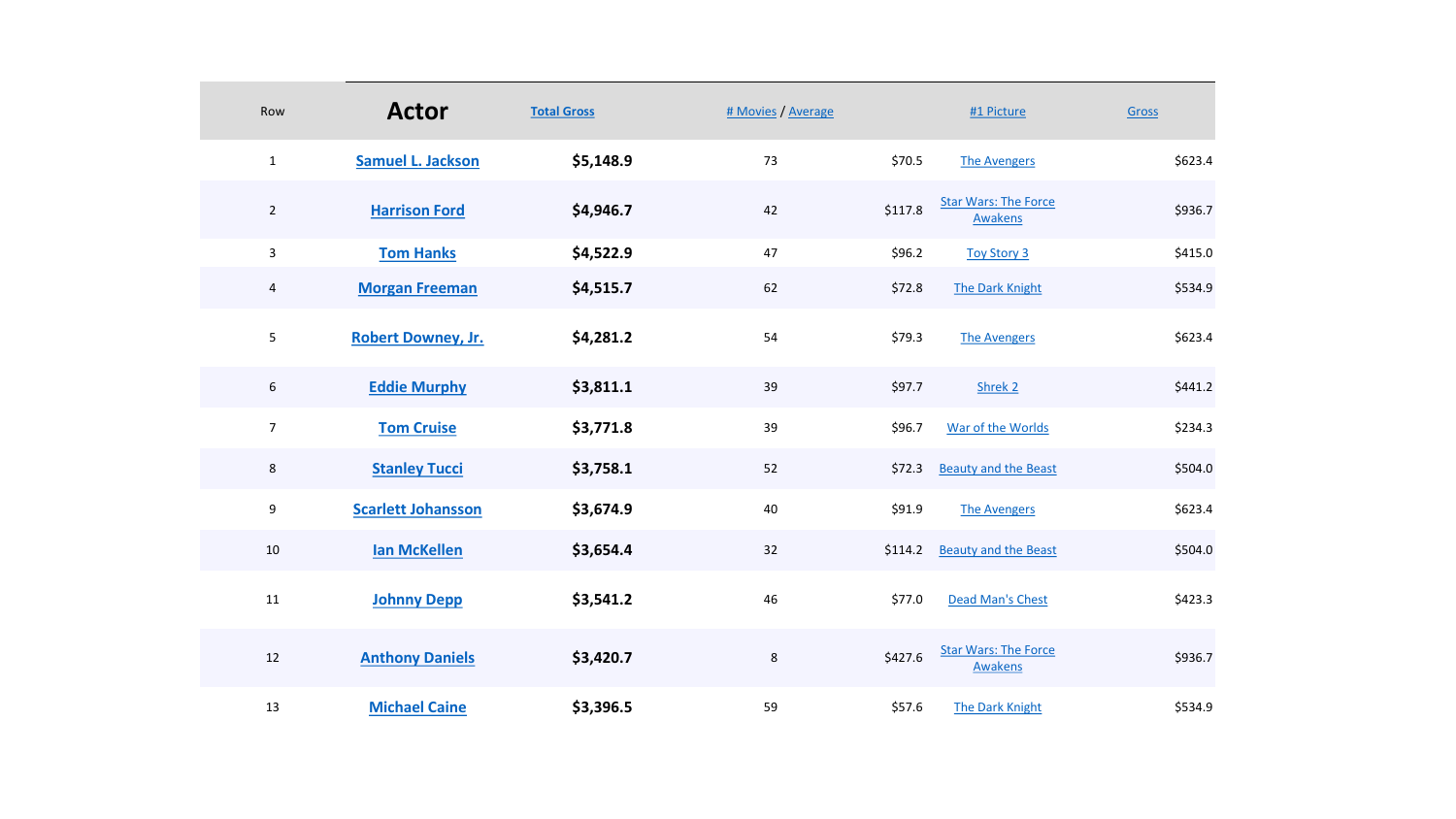| Row            | <b>Director</b>                    | <b>Total Gross</b> | # Movies / Average |         | #1 Picture                                    | Gross   |
|----------------|------------------------------------|--------------------|--------------------|---------|-----------------------------------------------|---------|
| $\mathbf{1}$   | <b>Steven Spielberg</b>            | \$4,451.4          | 31                 | \$143.6 | E.T.                                          | \$435.1 |
| $\overline{2}$ | <b>Michael Bay</b>                 | \$2,326.5          | 13                 | \$179.0 | <b>Transformers 2</b>                         | \$402.1 |
| 3              | <b>Peter Jackson</b>               | \$2,134.7          | 12                 | \$177.9 | <b>Return of the King</b>                     | \$377.8 |
| $\overline{4}$ | <b>Robert Zemeckis</b>             | \$2,091.9          | 18                 | \$116.2 | <b>Forrest Gump</b>                           | \$330.3 |
| 5              | <b>Christopher</b><br><b>Nolan</b> | \$2,004.3          | 11                 | \$182.2 | <b>The Dark Knight</b>                        | \$534.9 |
| 6              | <b>James Cameron</b>               | \$1,975.3          | $\boldsymbol{9}$   | \$219.5 | Avatar                                        | \$760.5 |
| $\overline{7}$ | <b>Ron Howard</b>                  | \$1,896.0          | 24                 | \$79.0  | <b>The Grinch</b>                             | \$260.0 |
| 8              | <b>Tim Burton</b>                  | \$1,840.2          | 18                 |         | \$102.2 Alice in Wonderland                   | \$334.2 |
| 9              | <b>Clint Eastwood</b>              | \$1,816.0          | 34                 | \$53.4  | <b>American Sniper</b>                        | \$350.1 |
| 10             | <b>Chris Columbus</b>              | \$1,750.3          | 15                 | \$116.7 | Harry Potter /<br>Sorcerer's Stone            | \$317.6 |
| 11             | <b>George Lucas</b>                | \$1,743.9          | 6                  | \$290.7 | The Phantom<br><b>Menace</b>                  | \$474.5 |
| 12             | <b>J.J. Abrams</b>                 | \$1,684.2          | 5                  | \$336.8 | <b>Star Wars: The</b><br><b>Force Awakens</b> | \$936.7 |
| 13             | <b>Ridley Scott</b>                | \$1,636.0          | 23                 | \$71.1  | <b>The Martian</b>                            | \$228.4 |